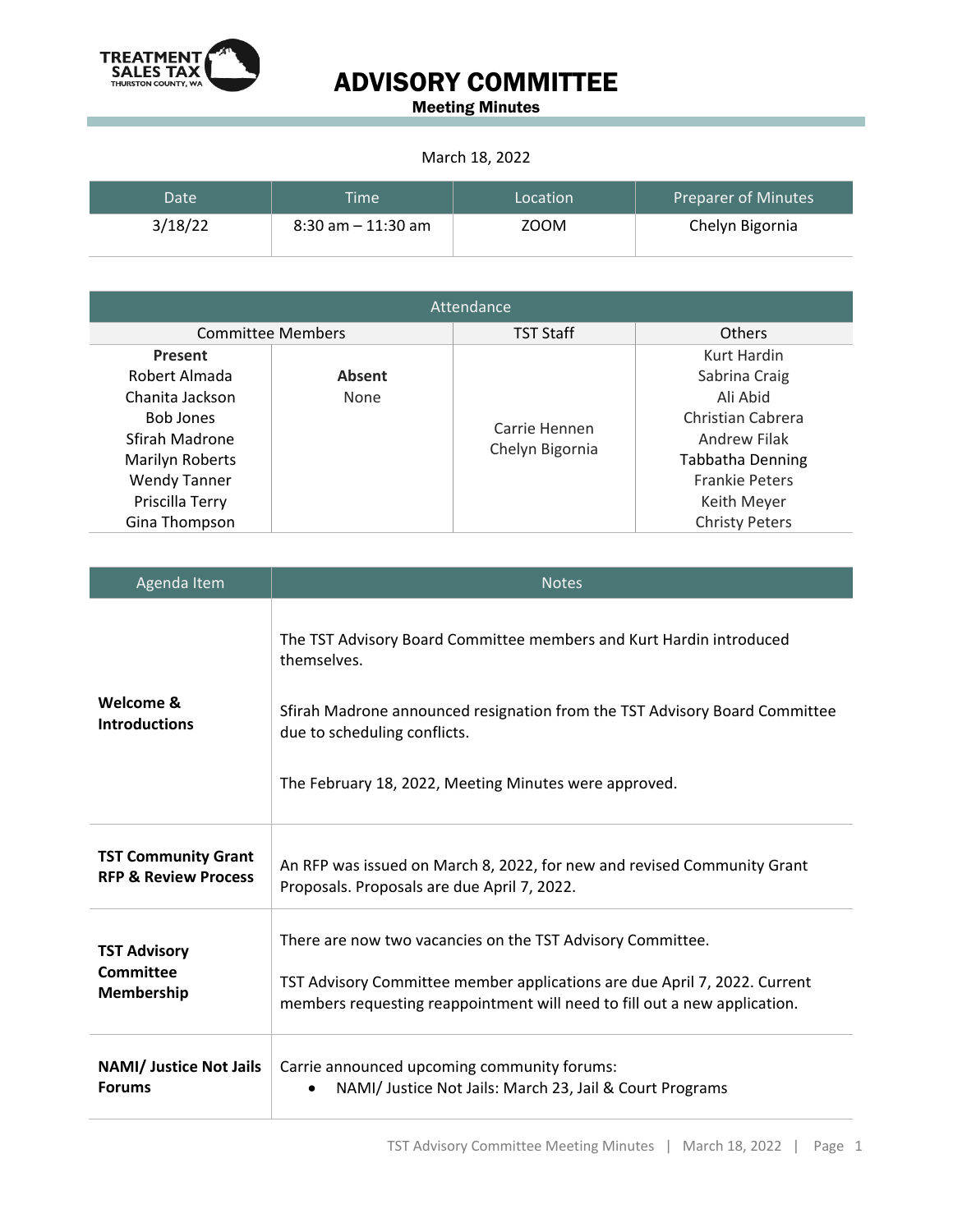

## ADVISORY COMMITTEE

Meeting Minutes

| Agenda Item                                             | <b>Notes</b>                                                                                                                                                                                                                                                                                                                                                                                                                                                                                                                                                                                                                                                                                                                                                                             |  |
|---------------------------------------------------------|------------------------------------------------------------------------------------------------------------------------------------------------------------------------------------------------------------------------------------------------------------------------------------------------------------------------------------------------------------------------------------------------------------------------------------------------------------------------------------------------------------------------------------------------------------------------------------------------------------------------------------------------------------------------------------------------------------------------------------------------------------------------------------------|--|
|                                                         | NAMI/ Justice Not Jails: April, Re-Entry. The agenda and date are to be<br>$\bullet$<br>determined.<br>Thurston Opioid Task Force is hosting a community forum on March 31.<br>٠                                                                                                                                                                                                                                                                                                                                                                                                                                                                                                                                                                                                         |  |
| <b>Legislative Recap</b>                                | Carrie provided a brief recap of the legislative session:<br>Increased funding for Medicaid and Non-Medicaid services.<br>٠<br>Increased funding for behavioral health workforce recruitment and<br>$\bullet$<br>retention.<br>New behavioral health policy bills, including HB 1735 (a trailer bill to<br>HB1310 designed to ensure law enforcement is able to accompany<br>Designated Crisis Responders to behavioral health detention situations<br>when requested to do so) and HB 1773 (Assisted Outpatient Treatment,<br>a controversial bill with many aspects to be determined).                                                                                                                                                                                                 |  |
| <b>TST 2021 Fiscal Update</b>                           | Carrie provided a breakdown of 2021 TST Revenue and Expenditures:<br>Actual Revenue was \$7.8m, which is 12% higher than 2020.<br>Budget Expenditures was \$8.3m.<br>٠<br>Actual Expenditures was \$6.5m, 21% underspending compared to<br>$\bullet$<br>budget.<br>Fund balance grew by \$1.3m.<br>٠<br>Several programs underspent by more than \$150k: Multisystemic<br>$\bullet$<br>Therapy, Law Enforcement Assisted Diversion, Jail Behavioral Health<br>Program, Nurse Family Partnership / TST Administration, DUI/ Drug<br>Court.<br>Underspending was most often due to understaffing.<br>$\circ$<br>Final numbers may change slightly as the County continues to finalize accounting<br>for 2021, but the overall themes of high revenue and underspending will not<br>change. |  |
| Diversity, Equity, and<br><b>Inclusion (DEI) Update</b> | TST staff are working with each office, department, and/or program to identify a<br>concrete action step to advance DEI goals in 2022.<br>Please note that this is a work in progress.                                                                                                                                                                                                                                                                                                                                                                                                                                                                                                                                                                                                   |  |
| <b>TST Program</b><br><b>Presentations</b>              | Treatment Court leads introduced themselves to the committee. Each Treatment<br>Court lead presented slides related to their program (see accompanying slides):<br>Sabrina Craig presented on DUI and Drug Court.<br>٠<br>Ali Abid presented on PAO Treatment Court Support (DUI/ Drug Court).<br>٠<br>Christian Cabrera presented on Public Defense Treatment Court Support<br>$\bullet$<br>(Drug Court).<br>Keith Meyers and Frankie Peters presented on Mental Health and<br>٠                                                                                                                                                                                                                                                                                                        |  |